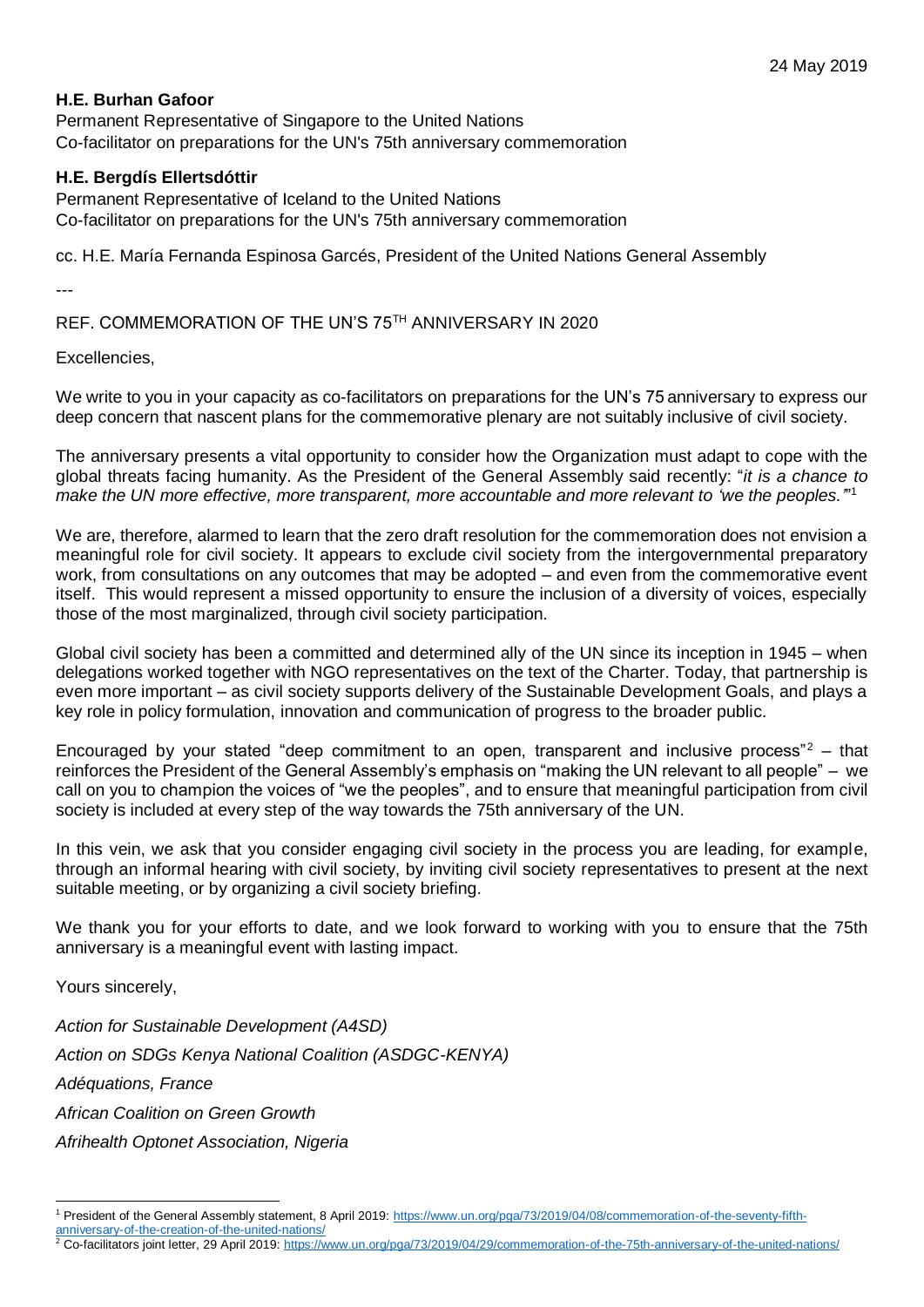*All Win Network Foundation Asia Development Alliance (ADA) Association 3 Hérissons Association for Farmers Rights Defense (AFRD) Association for Promotion Sustainable Development, India Association Luxembourgeoise pour les Nations Unies (ALNU/ UNA Luxembourg) Association of World Citizens Association pour Action de Développement Communautaire (AADC), Burundi Association pour l'Integration et le Developpement Durable (AIDB), Burundi Bangladesh Model Youth Parliament Bread for the World, Germany Buddhist Tzu Chi Foundation Campaign for a UN Parliamentary Assembly Centre for Human Rights - Nis Centre for Human Rights and Climate Change Research Centre for Socio-Eco-Nomic Development (CSEND) Child Rights Information Network Citizens for Global Solutions CIVICUS: World Alliance for Citizen Participation Climate Change Network Nigeria (CCN-NIGERIA) Commons Cluster of the UN NGO Major Group Community Science Centre Vadodara (India) Congregation of Our Lady of Charity of the Good Shepherd Control Arms Council of Organizations of the UNA-USA Council on Energy, Environment and Water (CEEW), India Democracy Matters Democracy Without Borders Development Goals Global Watch (DGGW) Inc. Dr Uzo Adirieje Foundation' (DUZAFOUND), Nigeria Echoes of Women in Africa Initiative (ECOWA), Nigeria Elizka Relief Foundation Elmoustkbal for Media, Policy and Strategic Studies, Egypt Emmaus International End Water Poverty Enlaces por la Sustentabilidad, El Salvador EPE (Ethical-Possibility-Enhancement) Movement Equality Bahamas Federación de Planificación Familiar Estatal Federation of Environmental and Ecological Diversity for Agricultural Revampment and Human Rights Fiji Women's Rights Movement*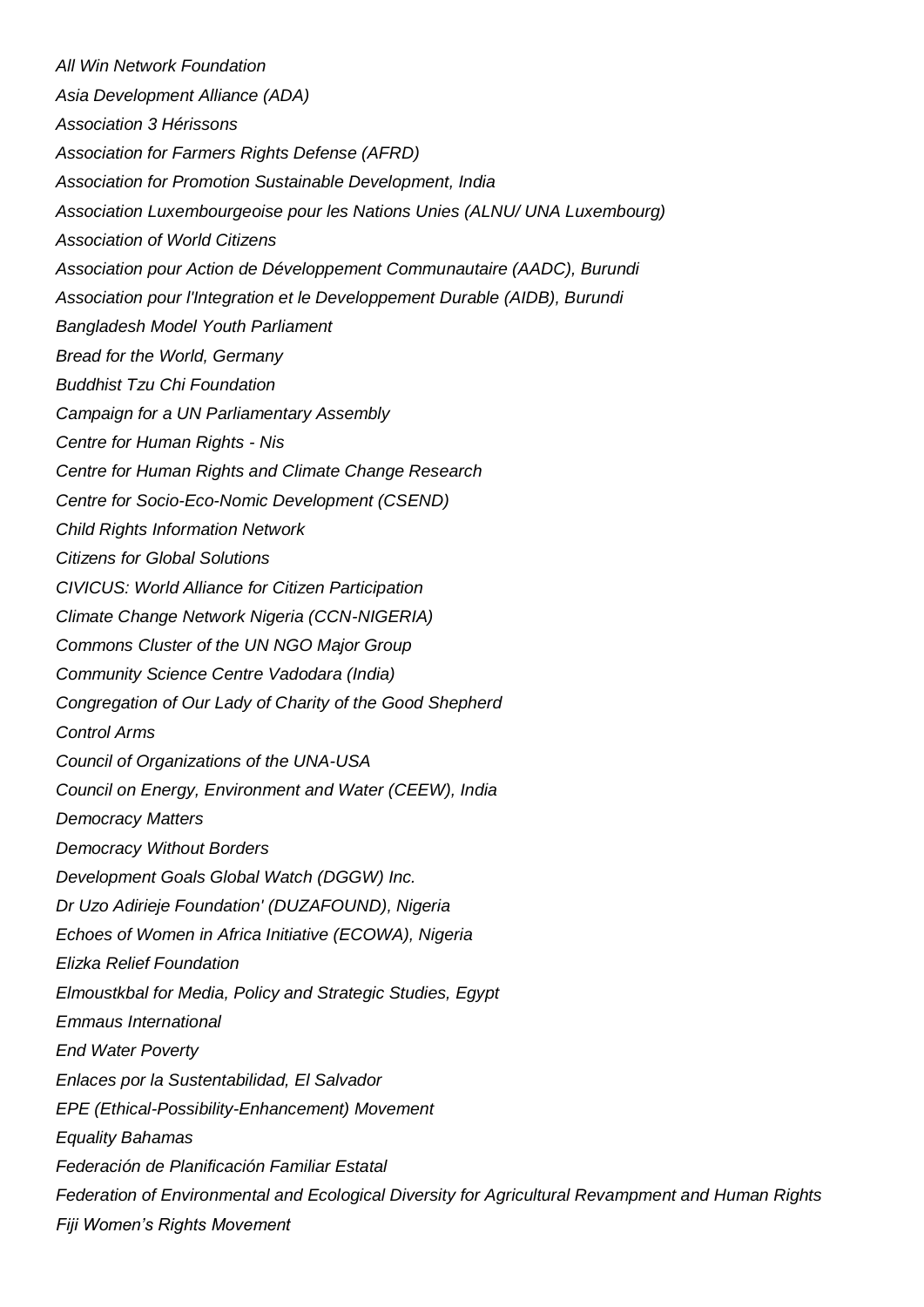*Fondazione Proclade Internazionale - Onlus Foundation for Women's Rights Promotion and Development Free Trade Union Development Center (FTUDC), Sri Lanka Friedrich-Ebert-Stiftung New York Office Fundación Arcoiris por la Diversidad Sexual, Mexico Fundación para Estudio e Investigación de la Mujer (FEIM) Global Citizen Global Voice Globalt Fokus Graduate Women International Green Hope Foundation Habitat International Coalition Housing and Land Rights Network Idara-e-Taleem-o-Aagahi Public Trust (ITA) / Centre for Education and Consciousness Igarapé Institute Institute for Planetary Synthesis Institute of the Blessed Virgin Mary - Loreto Generalate International Alliance of Women (IAW) International Environment Forum International Federation of Business and Professional Women (IFBPW) International Federation of Settlements and Neighborhood Centers International Federation of Women in Legal Careers (FIFCJ) International Federation of Women Lawyers (FIDA) International Federation on Ageing (IFA) International Media Support (IMS) International Network for Corporate Social Responsibility International Network for the Prevention of Elder Abuse (INPEA) International Presentation Association Journalists for Human Rights, Macedonia Justice Coalition of Religious Justice for All/BurmaTask Force Kenana Association for Sustainable Development and Women Empowerment, Egypt Kikandwa Environmental Association (KEA), Uganda Krisoker Sor (Farmers' Voice), Bangladesh KULU - Women and Development, Denmark Labour, Health and Human Rights Development Centre Lanka Fundamental Rights Organization, Sri Lanka Lawyers Committee on Nuclear Policy Learning for Sustainability, Scotland Leiden University Mahila Dakshata Samiti, India*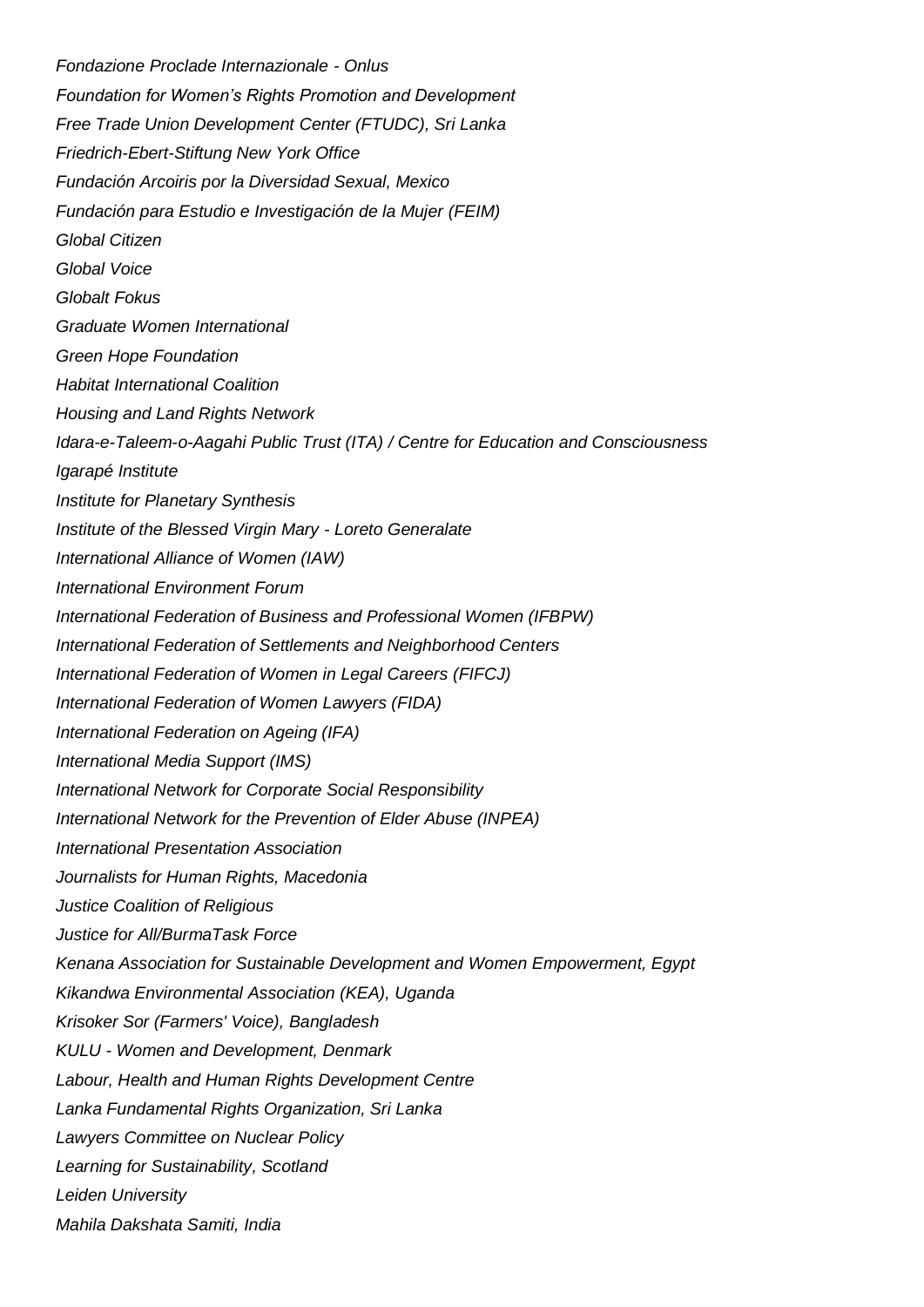*Mexican Foundation for Family Planning Millennia2025 Women and Innovation Foundation National Campaign For Sustainable Development, Nepal National Coalition of Civil Society Organizations of Liberia (NSACCSOL) National Society of Conservationists - Friends of the Earth, Hungary Network of Rural Women Producers Trinidad and Tobago (NRWPTT) NGO-Coordination post Beijing Switzerland Nigeria Network of NGOs Noble Delta Women for Peace and Development Nonviolence International NQBSS Livestock Breeders One World Trust Partenariat National de l'Eau de Guinée (PNEGUI) Plastic Pollution Coalition (PPC) Radanar Ayar Association, Myanmar Radha Paudel Foundation, Nepal Rapad Maroc, Morocco Reacción Climática- Bolivia Red Dot Foundation Global Red Dot Foundation, India RIPESS Intercontinental Network for the Promotion of Social Solidarity Economy Rural Area Development Programme (RADP), Nepal Salesian Missions Inc. Sanctus Initiative for Human Development and Values Sustainability (SIHDEVAS) Scottish Ahlul Bayt Society Scottish Council for Voluntary Organisations Servicios Ecuménicos para Reconciliación y Reconstrucción Shirley Ann Sullivan Educational Foundation Shishu Aangina Shumei International Sisters of Charity Federation Society for Conservation & Sustainability of Energy & Environment in Nigeria (SOCSEEN) Society for International Development (SID) Society for Threatened Peoples - Germany Society of Catholic Medical Missionaries Soroptimist International Soroptimist International Great Britain & Ireland (SIGBI) Southern Africa Climate Change Coalition SRS Livestock Development Foundation Stakeholder Forum for a Sustainable Future Stanley Foundation*